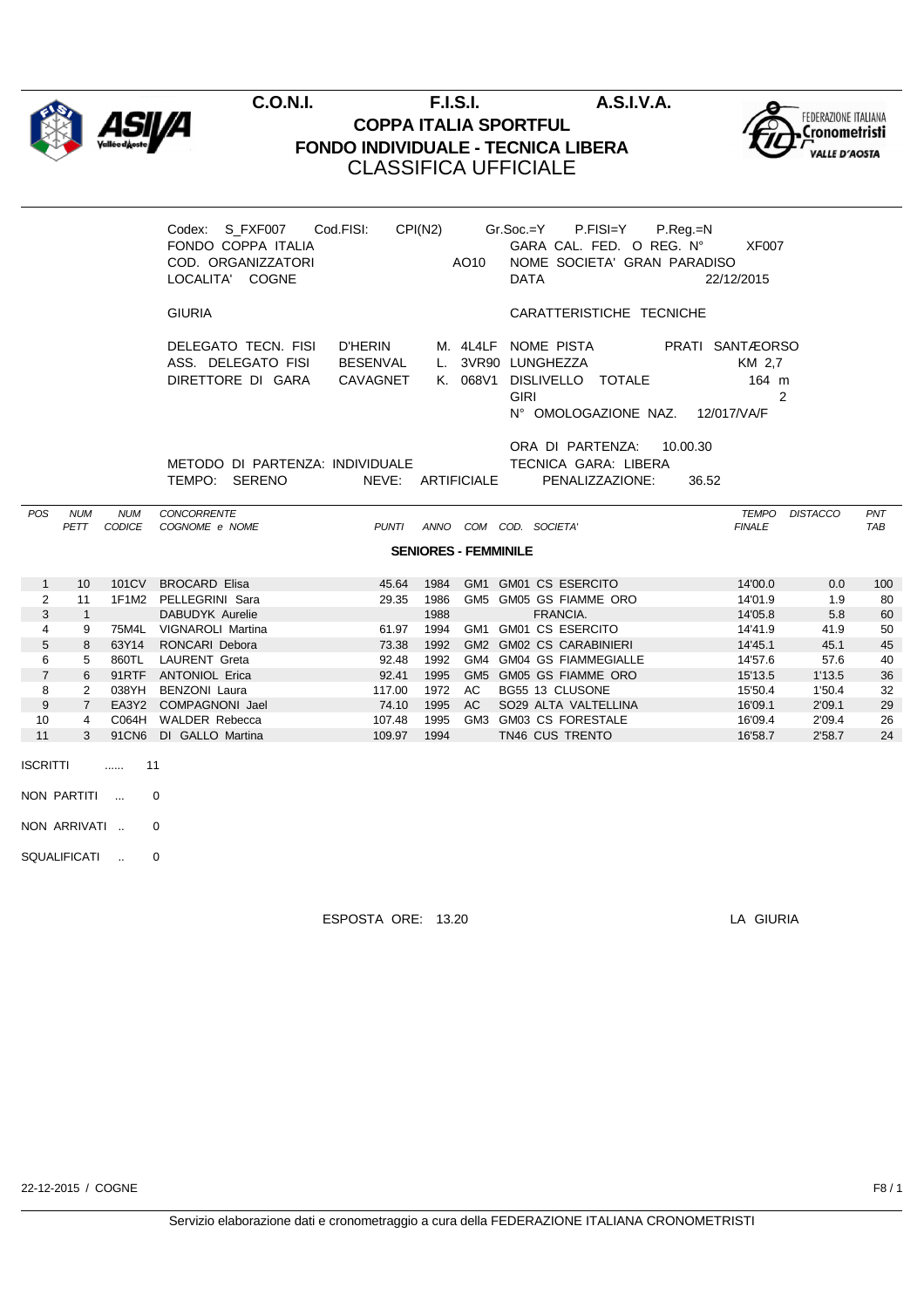

## **C.O.N.I. F.I.S.I. A.S.I.V.A. COPPA ITALIA SPORTFUL FONDO INDIVIDUALE - TECNICA LIBERA** CLASSIFICA UFFICIALE



|                       |              |               | Codex: S_MXF007<br>FONDO COPPA ITALIA<br>COD. ORGANIZZATORI<br>LOCALITA' COGNE | Cod.FISI:                                     | CPI(N2)                    | AO10    | Gr.Soc.=Y P.FISI=Y<br>P.Reg.=N<br>GARA CAL. FED. O REG. Nº<br>NOME SOCIETA' GRAN PARADISO<br><b>DATA</b>       | XF007<br>22/12/2015                                    |                  |          |
|-----------------------|--------------|---------------|--------------------------------------------------------------------------------|-----------------------------------------------|----------------------------|---------|----------------------------------------------------------------------------------------------------------------|--------------------------------------------------------|------------------|----------|
|                       |              |               | <b>GIURIA</b>                                                                  |                                               |                            |         | CARATTERISTICHE TECNICHE                                                                                       |                                                        |                  |          |
|                       |              |               | DELEGATO TECN. FISI<br>ASS. DELEGATO FISI<br>DIRETTORE DI GARA                 | <b>D'HERIN</b><br><b>BESENVAL</b><br>CAVAGNET |                            |         | M. 4L4LF NOME PISTA<br>L. 3VR90 LUNGHEZZA<br>K. 068V1 DISLIVELLO TOTALE<br><b>GIRI</b><br>N° OMOLOGAZIONE NAZ. | PRATI SANTÆORSO<br>KM 2,7<br>328 m<br>4<br>12/017/VA/F |                  |          |
|                       |              |               | METODO DI PARTENZA: INDIVIDUALE<br>TEMPO: SERENO                               | NEVE: ARTIFICIALE                             |                            |         | ORA DI PARTENZA:<br>11.00.30<br>TECNICA GARA: LIBERA<br>PENALIZZAZIONE:                                        | 12.77                                                  |                  |          |
| <b>POS</b>            | <b>NUM</b>   | <b>NUM</b>    | CONCORRENTE                                                                    |                                               |                            |         |                                                                                                                | TEMPO DISTACCO                                         |                  | PNT      |
|                       | PETT         | <b>CODICE</b> | COGNOME e NOME                                                                 | <b>PUNTI</b>                                  |                            |         | ANNO COM COD. SOCIETA'                                                                                         | <b>FINALE</b>                                          |                  | TAB      |
|                       |              |               |                                                                                |                                               | <b>SENIORES - MASCHILE</b> |         |                                                                                                                |                                                        |                  |          |
| $\mathbf{1}$          | 117          |               | 53DD7 FANTON Paolo                                                             | 27.34                                         | 1991                       |         | GM3 GM03 CS FORESTALE                                                                                          | 24'57.3                                                | 0.0              | 100      |
| $\overline{2}$        | 122          |               | 3X1LW RIGONI Sergio                                                            | 14.52                                         | 1986                       |         | GM5 GM05 GS FIAMME ORO                                                                                         | 25'29.4                                                | 32.1             | 80       |
| 3                     | 118          |               | 415PE CLEMENTI Fabio                                                           | 22.26                                         | 1990                       |         | GM2 GM02 CS CARABINIERI                                                                                        | 25'33.3                                                | 36.0             | 60       |
| 4                     | 123          |               | 0375N DI CENTA Giorgio                                                         | 11.10                                         | 1972                       |         | GM2 GM02 CS CARABINIERI                                                                                        | 25'33.5                                                | 36.2             | 50       |
| 5                     | 103          |               | <b>WIBAULT Mathias</b>                                                         |                                               | 1985                       |         | FRANCIA.                                                                                                       | 25'34.2                                                | 36.9             | 45       |
| 6                     | 119          |               | 49VV0 PELLEGRIN Mattia                                                         | 20.31                                         | 1989                       |         | GM5 GM05 GS FIAMME ORO                                                                                         | 25'48.3                                                | 51.0             | 40       |
| $\overline{7}$        | 115          | A0248         | <b>TANEL Matteo</b>                                                            | 41.11                                         | 1993                       |         | GM1 GM01 CS ESERCITO                                                                                           | 25'57.7                                                | 1'00.4           | 36       |
| 8<br>$\boldsymbol{9}$ | 121<br>120   |               | 4HLR6 ORLANDI Luca<br>4HC58 SCOLA Fulvio                                       | 16.89<br>17.24                                | 1984<br>1982               |         | GM5 GM05 GS FIAMME ORO<br>GM4 GM04 GS FIAMMEGIALLE                                                             | 25'58.2<br>26'13.7                                     | 1'00.9<br>1'16.4 | 32<br>29 |
| 10                    | 116          | 75M4N         | <b>FERRARI Francesco</b>                                                       | 40.95                                         | 1994                       |         | GM5 GM05 GS FIAMME ORO                                                                                         | 26'13.8                                                | 1'16.5           | 26       |
| 11                    | 113          |               | 91NYW CHANLOUNG Mark                                                           | 60.33                                         | 1995                       |         | GM1 GM01 CS ESERCITO                                                                                           | 26'50.1                                                | 1'52.8           | 24       |
| 12                    | 101          |               | <b>GUIGONNET Loic</b>                                                          |                                               | 1992                       |         | FRANCIA.                                                                                                       | 27'05.1                                                | 2'07.8           | 22       |
| 13                    | 112          |               | FA949 ANDREOLA Alex                                                            | 63.41                                         | 1995                       | AC      | SO29 ALTA VALTELLINA                                                                                           | 27'21.7                                                | 2'24.4           | 20       |
| 14                    | 114          |               | CA947 ANDREOLA Matteo                                                          | 48.05                                         | 1995                       | AC.     | SO29 ALTA VALTELLINA                                                                                           | 27'26.7                                                | 2'29.4           | 18       |
| 15                    | 111          |               | 3W0ED FAGGIO Fabrizio                                                          | 70.82                                         | 1976                       |         | CN04 VALLE PESIO                                                                                               | 28'06.8                                                | 3'09.5           | 16       |
| 16                    | 109          |               | 72T19 PRADEL Gianluca                                                          | 82.06                                         | 1994                       |         | GM5 GM05 GS FIAMME ORO                                                                                         | 28'10.9                                                | 3'13.6           | 15       |
| 17                    | 110          |               | 072AA GERBOTTO Giovanni                                                        | 72.61                                         | 1979                       |         | CN04 VALLE PESIO                                                                                               | 28'19.2                                                | 3'21.9           | 14       |
| 18<br>19              | 106          |               | 72AWL PEDRANZINI Luigi                                                         | 107.44                                        | 1993                       | AC      | SO29 ALTA VALTELLINA                                                                                           | 28'59.8<br>29'33.4                                     | 4'02.5           | 13       |
| 20                    | 105<br>108   |               | MOCFT ZANOTTO Stefano<br>A0C3E DUTTO Lorenzo                                   | 120.63<br>84.70                               | 1992<br>1995               |         | TV32 ORSAGO<br>AOC CN09 VALLE STURA                                                                            | 30'09.2                                                | 4'36.1<br>5'11.9 | 12<br>11 |
| 21                    | 104          |               | 0E798 MAGRI Luca                                                               | 143.12                                        | 1990                       |         | <b>BG57 SCHILPARIO</b>                                                                                         | 30'30.8                                                | 5'33.5           | 10       |
| 22                    | 102          |               | 847AF GENTILE Mauro                                                            |                                               |                            | 1971 VE | BL68 VAL BIOIS                                                                                                 | 37'34.9                                                | 12'37.6          | 9        |
| ISCRITTI              |              | $\ldots$      | 23                                                                             |                                               |                            |         |                                                                                                                |                                                        |                  |          |
|                       | NON PARTITI  |               | 0                                                                              |                                               |                            |         |                                                                                                                |                                                        |                  |          |
|                       |              |               |                                                                                |                                               |                            |         |                                                                                                                |                                                        |                  |          |
|                       | NON ARRIVATI |               | 1                                                                              |                                               |                            |         |                                                                                                                |                                                        |                  |          |
|                       | 107          |               | 9A62T CUAZ Vladimir                                                            | 95.26                                         | 1990 VA                    |         | AO23 GR SAN BERNARDO                                                                                           |                                                        |                  |          |
|                       |              | SQUALIFICATI  | 0                                                                              |                                               |                            |         |                                                                                                                |                                                        |                  |          |
|                       |              |               |                                                                                |                                               |                            |         |                                                                                                                |                                                        |                  |          |
|                       |              |               |                                                                                | ESPOSTA ORE: 13.20                            |                            |         |                                                                                                                | LA GIURIA                                              |                  |          |
|                       |              |               |                                                                                |                                               |                            |         |                                                                                                                |                                                        |                  |          |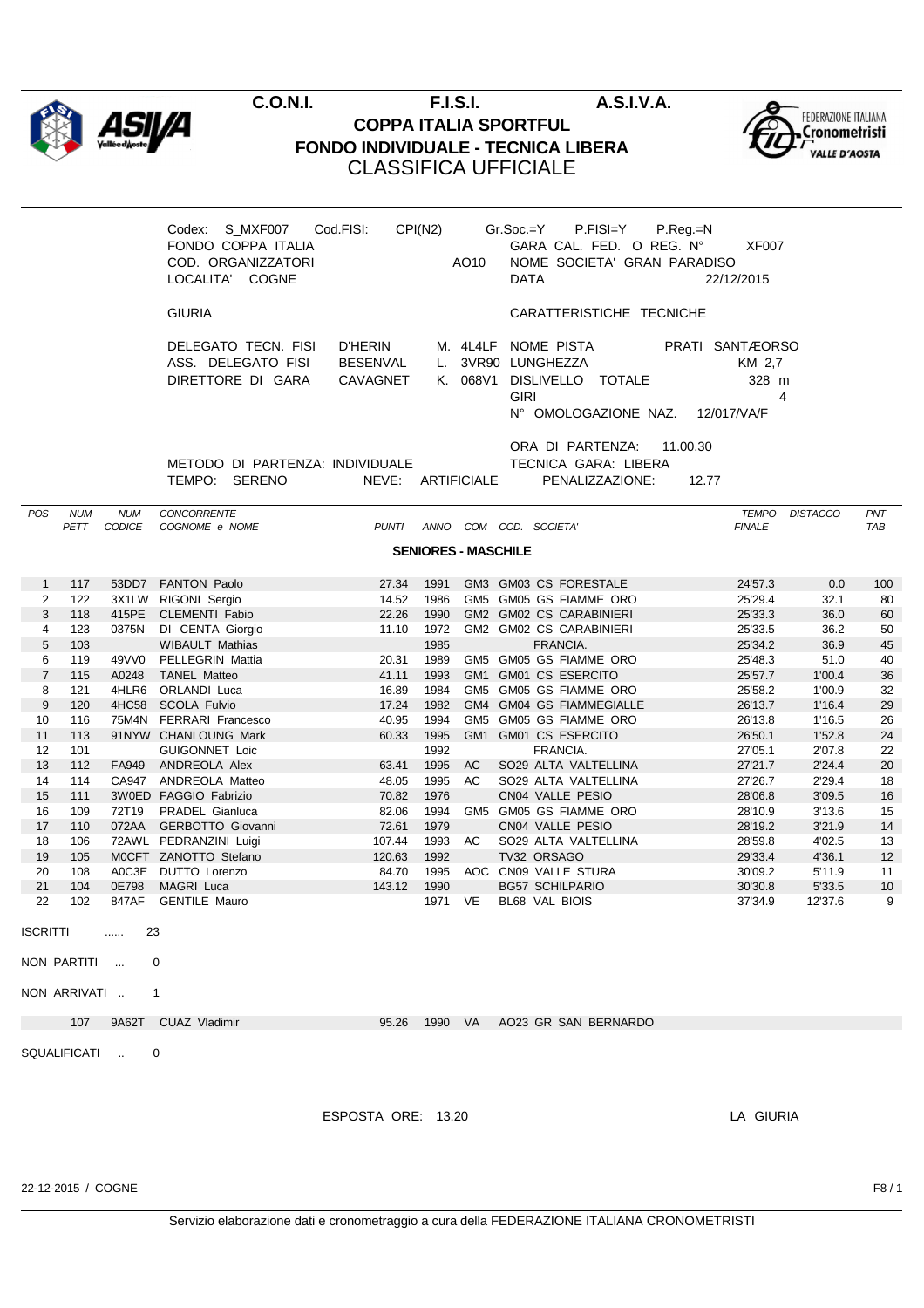

|                 | 9 | 75M4L | <b>VIGNAROLI Martina</b> | 61.97  | 1994 | GM1 | GM01 CS ESERCITO     | 14'41.9 | 0.0    | 100 |
|-----------------|---|-------|--------------------------|--------|------|-----|----------------------|---------|--------|-----|
| 2               | 6 | 91RTF | <b>ANTONIOL Erica</b>    | 92.41  | 1995 | GM5 | GM05 GS FIAMME ORO   | 15'13.5 | 31.6   | 80  |
| 3               |   |       | EA3Y2 COMPAGNONI Jael    | 74.10  | 1995 | AC. | SO29 ALTA VALTELLINA | 16'09.1 | 1'27.2 | 60  |
| 4               | 4 | C064H | WALDER Rebecca           | 107.48 | 1995 | GM3 | GM03 CS FORESTALE    | 16'09.4 | 1'27.5 | 50  |
| 5               | 3 | 91CN6 | DI GALLO Martina         | 109.97 | 1994 |     | TN46 CUS TRENTO      | 16'58.7 | 2'16.8 | 45  |
| <b>ISCRITTI</b> |   |       | 5                        |        |      |     |                      |         |        |     |
| NON PARTITI     |   |       | $\Omega$                 |        |      |     |                      |         |        |     |
|                 |   |       |                          |        |      |     |                      |         |        |     |

NON ARRIVATI .. 0

SQUALIFICATI .. 0

ESPOSTA ORE: 13.20 LA GIURIA

22-12-2015 / COGNE F8 / 1